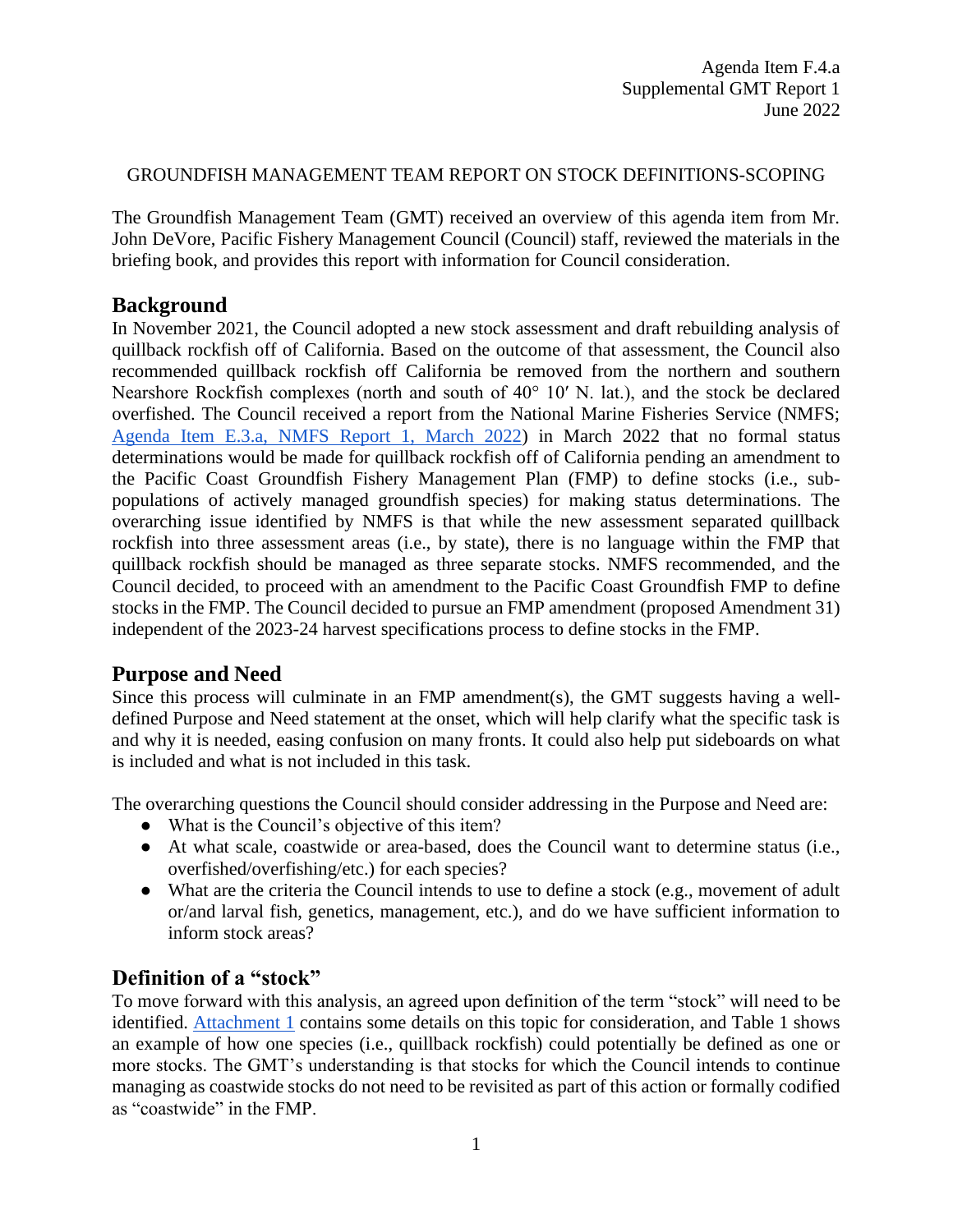**Table 1. An example of potential quillback rockfish stock definition options that could be explored, although not an exhaustive list and not necessarily in any order of preference.**

| Area<br><b>Delineation</b> | <b>Option 1</b> | <b>Option 2</b>                   | <b>Option 2</b> |
|----------------------------|-----------------|-----------------------------------|-----------------|
|                            | Coastwide       | North of $40^{\circ}$ 10' N. lat. | Washington      |
|                            |                 |                                   | Oregon          |
|                            |                 | South of $40^{\circ}$ 10' N. lat. | California      |

# **Timeline/Schedule**

Since this action will require an FMP amendment, at least a three-meeting Council process is necessary. The GMT reminds the Council that when this item was discussed in March 2022, the Council signaled their intent to take the time necessary to conduct a thorough and thoughtful review of stocks and how to appropriately define them. However, the timeline laid out in [Agenda](https://www.pcouncil.org/documents/2022/05/f-4-attachment-1-scoping-an-amendment-to-the-pacific-coast-groundfish-fishery-management-plan-to-define-stocks.pdf/)  [Item F.4, Attachment 1, June 2022](https://www.pcouncil.org/documents/2022/05/f-4-attachment-1-scoping-an-amendment-to-the-pacific-coast-groundfish-fishery-management-plan-to-define-stocks.pdf/) diverges from this intent of taking the time necessary to complete this action. If it is now the Council's intent to complete this action in time for implementation by January 1, 2025, final action would need to be taken by the June 2024 Council meeting, which coincides with the final preferred alternative (FPA) for 2025-26 Harvest Specifications and Management Measures, in order to allow NMFS sufficient time to complete the rulemaking. Combining stock definitions and harvest specifications concurrently would constrain GMT capacity to consider new management measures that are not a direct response to stock assessment outcomes. The GMT notes that there are short-term needs in regards to status determinations for species that were assessed in 2021 and will be assessed in 2023. By November 2022, the Council will need to identify the stock definitions they intend to use to inform the 2023 assessments. These short-term needs might support a phased approach that allows them to be addressed sooner than the long-term needs (e.g., vulnerability scores, stock complexes) of this agenda item.

In March 2022, NMFS pointed out that, "while this process is on-going, the Council should continue to manage the groundfish fisheries using the 2021 assessments as the best scientific information available. We would encourage the Council to consider management measures to reduce fishing pressure in areas of concern as suggested by the assessments and noted by the SSC," [\(Agenda Item E.3.a, NMFS Report 1, March 2022\)](https://www.pcouncil.org/documents/2022/02/e-3-a-nmfs-report-1-defining-stocks-and-stock-complexes-in-the-groundfish-fmp.pdf/). It is the GMT's understanding that, in the event that a stock assessment produces concerning results for a stock or portion of a stock that has yet to be defined for status determination, the Council can request that the Science Centers provide analyses similar to those used in rebuilding analyses to guide harvest specification decisionmaking, akin to what is currently being considered for quillback rockfish off of California. This would allow the Council to respond to potential local depletion with precautionary management measures while the stock definitions item is still given thorough review and consideration.

The GMT requests that the preliminary preferred alternative (PPA) and FPA actions not happen at consecutive Council meetings, as this would not allow the GMT and others sufficient time to conduct any additional analysis needed. This is particularly true for the March and April and/or September and November Council meetings due to the short time between those meetings. The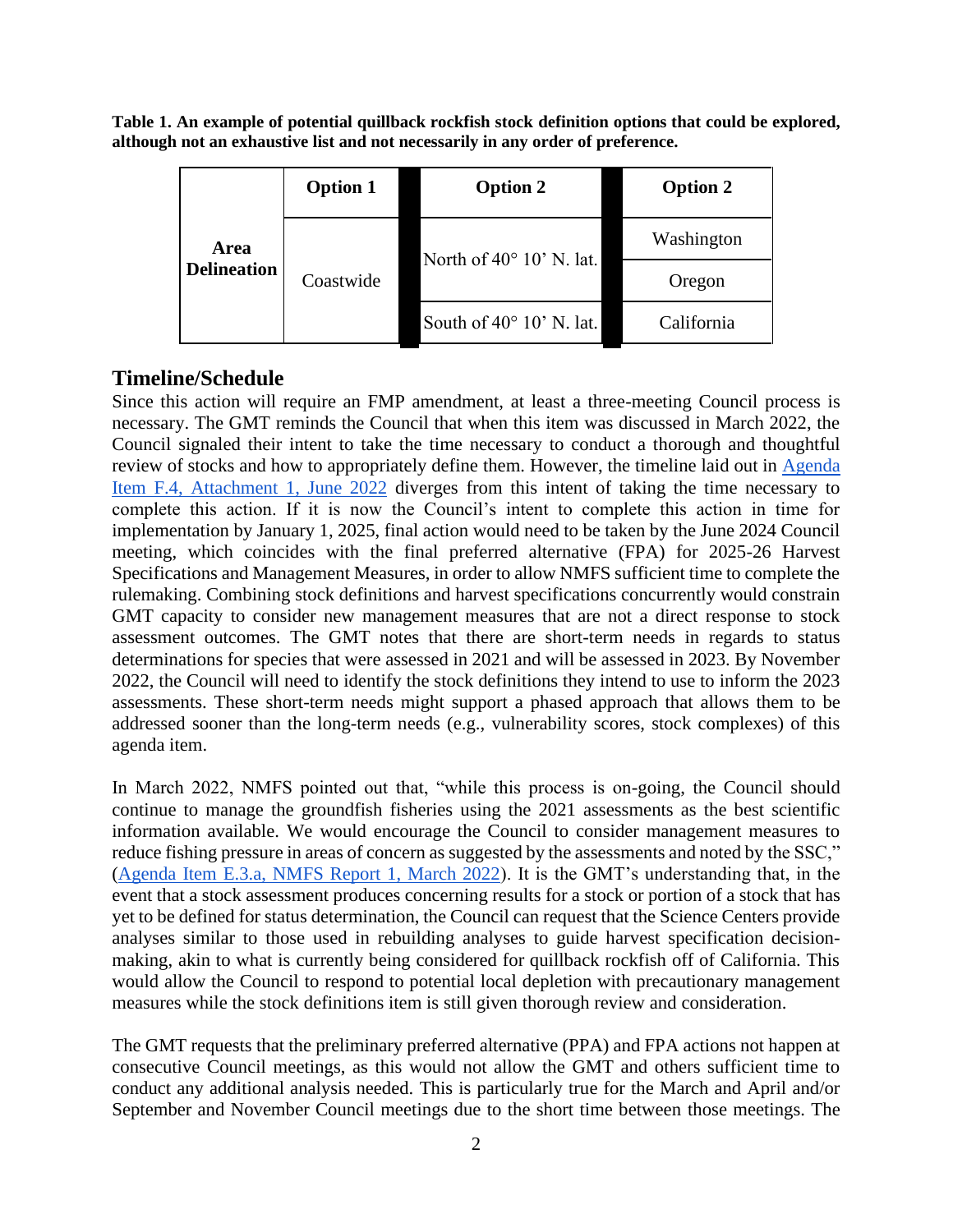GMT also requests that when scheduling this item, other groundfish items with heavy workload be considered, especially the 2025-2026 biennial harvest specifications and management measures process, meetings, and analysis.

# **Ad Hoc Workgroup**

As we have stated previously [\(Agenda Item E.3.a, Supplemental GMT Report 1, March 2022;](https://www.pcouncil.org/documents/2022/03/e-3-a-supplemental-gmt-report-1.pdf/) [Agenda Item H.2.a, Supplemental GMT Report 1, April 2022\)](https://www.pcouncil.org/documents/2022/04/h-2-a-supplemental-gmt-report-1-2.pdf/), the GMT believes that the workload and expertise needed to complete the necessary work to define stocks are beyond the capacity of the GMT alone. Additional expertise will need to be brought in to conduct the necessary analyses, including experts on biology and life history, population genetics, habitat associations, geographic ranges, and productivity and susceptibility analysis. To ensure that the workload is manageable and conducted in a timely manner, the necessary expertise is included, and the various interested groups (GMT, Groundfish Advisory Subpanel [GAP], NMFS West Coast Region [WCR] & Science Centers) are all part of the process, the GMT believes that forming an ad hoc workgroup may be the best path forward. The GMT does not have formal recommendations on the full membership for the workgroup as that is up to the Council to determine, but suggests membership include at least:

- At least one GMT representative from each state
- Ensuring that there is at least one commercial and one recreational representative
- One commercial and one recreational GAP member
- NMFS WCR policy/regulatory staff
- NMFS Science Center staff, with a variety of expertise (stock assessments, economics, genetics, life history, etc.)
- Tribal representative $(s)$
- State agency staff with needed expertise, as needed
- $\bullet$  Conservation representative(s)
- Representative(s) of the Ecosystem Working Group or someone similar with ecosystem expertise

The GMT thinks that some of the work and associated meeting(s) should be able to be accomplished virtually (via RingCentral or similar platform) to save on travel times and costs. However, one in-person meeting may be necessary to accomplish the tasks and finalize any analysis and reports. The GMT urges the Council to establish this workgroup as soon as possible so that other workload capacity can be considered (e.g., stock assessments and biennial harvest specifications and management measures) and work toward this action can begin.

The GMT considered the possibility of incorporating a workshop in addition to the proposed workgroup and provides the following options and sub-options as possible ways in which the Council could delegate the work required to define stocks in the FMP:

- **Option 1:** Workgroup only
- **Option 2:** Workgroup + Workshop
	- **Sub-option 1:** Use the workshop to scope the topic of stock definitions (and possibly the list of workgroup participants) and the workgroup to work through the topic and take a deeper dive using a more targeted group of experts. Both the workshop and workgroup would need to address short-term and long-term needs.